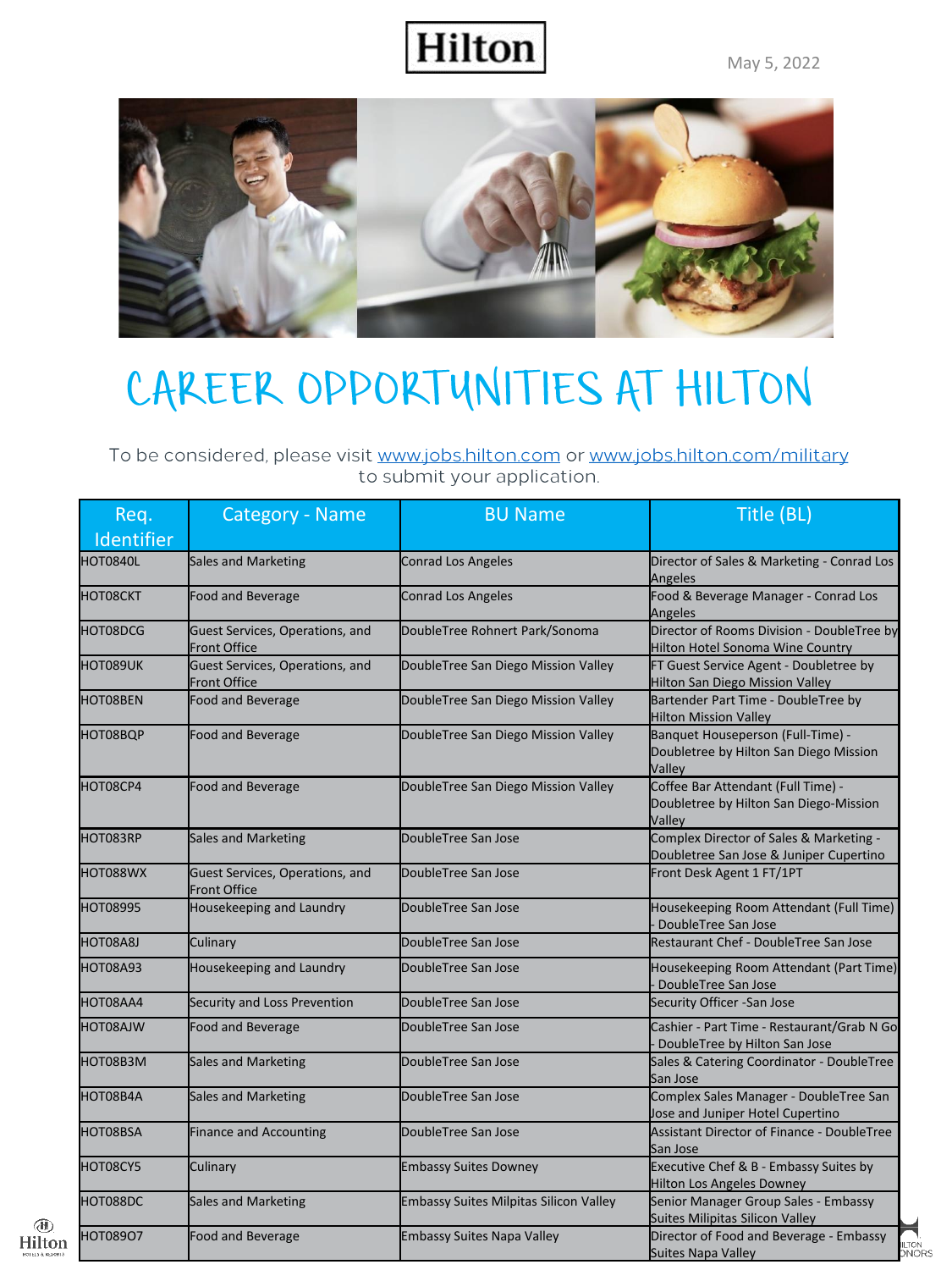®<br>Hilton<br>Grand Vacations

HOMEWOOD

tru

HOME

⊨

HILTON<br>HHONORS

#### Hilton



| Req.            | Category - Name                                        | <b>BU Name</b>                                                  | Title (BL)                                                                                           |
|-----------------|--------------------------------------------------------|-----------------------------------------------------------------|------------------------------------------------------------------------------------------------------|
| Identifier      |                                                        |                                                                 |                                                                                                      |
| HOT08BDE        | <b>Finance and Accounting</b>                          | <b>Embassy Suites Oxnard Mandalay Beach</b>                     | Director of Finance - Zachari Dunes on<br>Mandalay Beach, Curio by Hilton.                           |
| HOT08BVZ        | <b>Sales and Marketing</b>                             | <b>Embassy Suites Oxnard Mandalay Beach</b>                     | Senior Marketing Manager - Zachari<br>Dunes on Mandalay Beach, Curio by Hilton                       |
| HOT0897Z        | Guest Services, Operations, and<br><b>Front Office</b> | <b>Embassy Suites Sacramento</b>                                | Bellperson / Valet / Shuttle Driver (Full-<br>time) - Embassy Suites Sacramento                      |
| HOT08AOE        | <b>Food and Beverage</b>                               | <b>Embassy Suites Sacramento</b>                                | Server - Beverage (Part Time) - Tower<br>Bridge Bar - Embassy Suites Sacramento                      |
| <b>HOT08AOF</b> | <b>Food and Beverage</b>                               | <b>Embassy Suites Sacramento</b>                                | Busperson / Server Assistant (Part Time) -<br>Complimentary Breakfast - Embassy Suites<br>Sacramento |
| <b>HOT08AVE</b> | Guest Services, Operations, and<br><b>Front Office</b> | <b>Embassy Suites Sacramento</b>                                | Front Desk Agent (Full Time) - Embassy<br><b>Suites Sacramento</b>                                   |
| HOT08CIO        | <b>Food and Beverage</b>                               | <b>Embassy Suites Sacramento</b>                                | Bartender (Part Time) - Tower Bridge<br>Bistro Bar - Embassy Suites Sacramento                       |
| HOT08D64        | Guest Services, Operations, and<br><b>Front Office</b> | <b>Embassy Suites Sacramento</b>                                | Director of Front Office Operations -<br><b>Embassy Suites Sacramento</b>                            |
| HOT088IO        | <b>Food and Beverage</b>                               | <b>Embassy Suites San Diego/LaJolla</b>                         | Dishwasher - Embassy Suites by Hilton San<br>Diego La Jolla                                          |
| <b>HOT088U1</b> | Guest Services, Operations, and<br><b>Front Office</b> | Embassy Suites San Diego/LaJolla                                | Front Office Supervisor - Embassy Suites<br>by Hilton San Diego La Jolla                             |
| HOT089RT        | Engineering, Maintenance and<br><b>Facilities</b>      | Embassy Suites San Diego/LaJolla                                | Maintenance Engineer (Full Time) -<br>Embassy Suites San Diego / La Jolla                            |
| HOT089T7        | Guest Services, Operations, and<br><b>Front Office</b> | Embassy Suites San Diego/LaJolla                                | Front Desk Agent (Full-Time) - Embassy<br>Suites by Hilton San Diego La Jolla                        |
| HOT089UJ        | Housekeeping and Laundry                               | Embassy Suites San Diego/LaJolla                                | Houseperson (Full Time) - Embassy Suites<br>by Hilton San Diego La Jolla                             |
| HOT089UL        | Guest Services, Operations, and<br><b>Front Office</b> | Embassy Suites San Diego/LaJolla                                | Bellperson (Part-Time) - Embassy Suites by<br>Hilton San Diego La Jolla                              |
| HOT08B7P        | Housekeeping and Laundry                               | Embassy Suites San Diego/LaJolla                                | Laundry Attendant- Embassy Suites by<br>Hilton San Diego La Jolla                                    |
| HOT08BFM        | Guest Services, Operations, and<br><b>Front Office</b> | Embassy Suites San Diego/LaJolla                                | Front Office Manager - Embassy Suites San<br>Diego/La Jolla                                          |
| HOT08BJU        | <b>Finance and Accounting</b>                          | Embassy Suites San Diego/LaJolla                                | Part-Time Night Auditor (Friday &<br>Saturday) - Embassy Suites by Hilton San<br>Diego La Jolla      |
| HOT08BRD        | <b>Food and Beverage</b>                               | Embassy Suites San Diego/LaJolla                                | <b>Bartender-Full Time</b>                                                                           |
| HOT08BRK        | <b>Food and Beverage</b>                               | Embassy Suites San Diego/LaJolla                                | <b>On-Call Bartender</b>                                                                             |
| HOT08CNT        | Culinary                                               | Embassy Suites San Diego/LaJolla                                | <b>Lead Cook</b>                                                                                     |
| <b>HOT089Y8</b> | <b>Food and Beverage</b>                               | <b>Embassy Suites SanFrancisco Airport</b><br><b>Burlingame</b> | Food & Beverage Manager - Embassy<br>Suites San Francisco Airport Waterfront                         |

 $\underbrace{\text{Hilton}}_{\text{FOLIS KRISORI}}$ 

 $\bigvee_{\substack{\text{WALDORF} \\\text{ASTORIA}}}$ 

 $\text{CONRAD}\quad \underset{\text{non-in-susons}}{\text{COMPAD}}\quad \underset{\text{non-in-sus}}{\text{Canop}} \text{Supp} \quad \underset{\text{com-sus}}{\text{C}}\prod\limits_{\text{non-in-sus}}\text{O}$ 



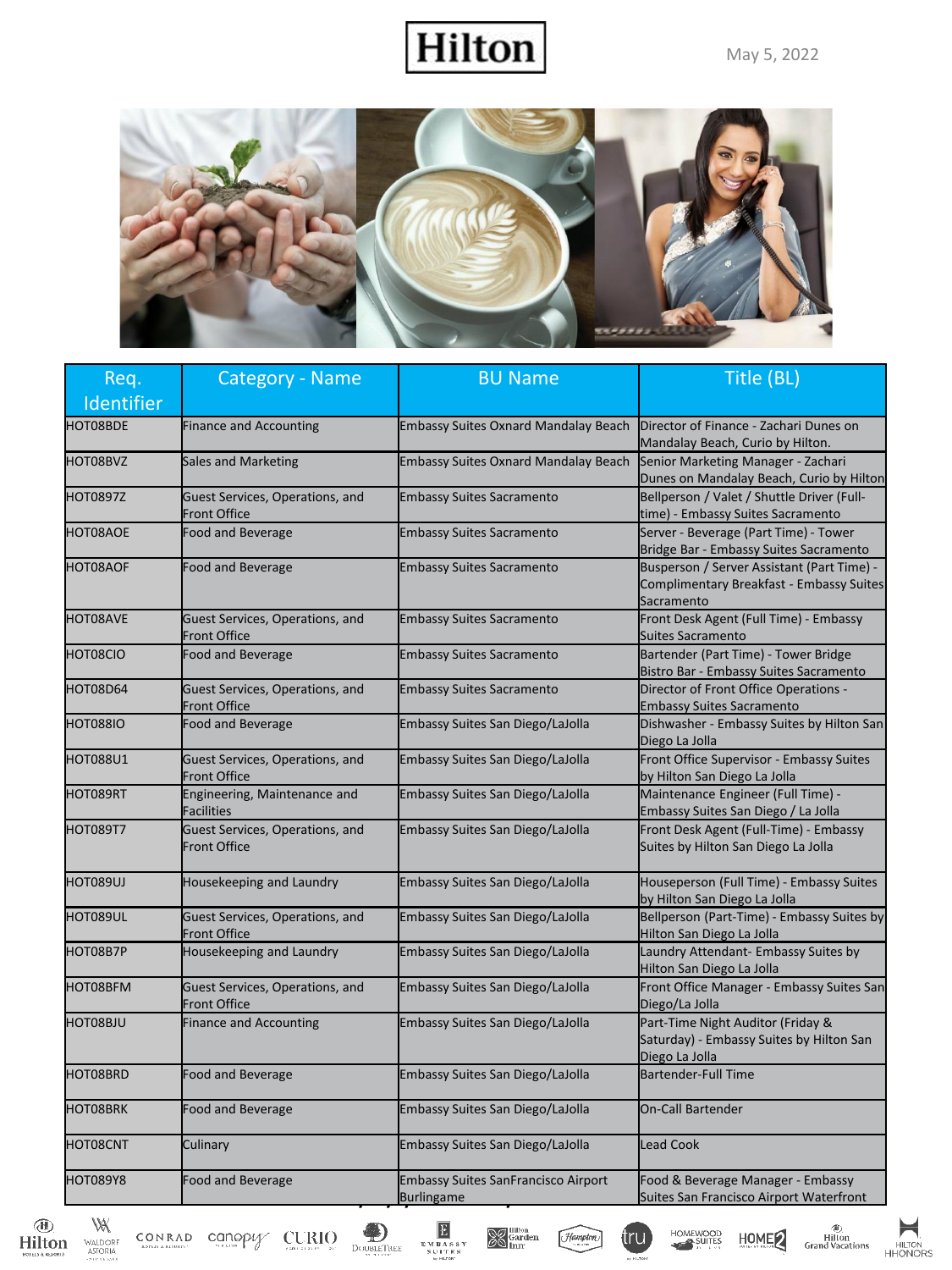| Req.            | Category - Name                                        | <b>BU Name</b>                          | Title (BL)                                                                      |
|-----------------|--------------------------------------------------------|-----------------------------------------|---------------------------------------------------------------------------------|
| Identifier      |                                                        |                                         |                                                                                 |
| HOT07YMR        | Guest Services, Operations, and<br>Front Office        | <b>HFS Irvine/Orange County-Airport</b> | Guest Service Agent-Hilton Irvine Orange<br><b>County Airport</b>               |
| HOT086GK        | Culinary                                               | <b>HFS Irvine/Orange County-Airport</b> | Cook (Full Time) - Hilton Irvine/ Orange<br><b>County Airport</b>               |
| HOT088FP        | Housekeeping and Laundry                               | <b>HFS Irvine/Orange County-Airport</b> | Housekeeper/Room Attendant - Hilton<br>Irvine/OC Airport                        |
| HOT088GI        | Engineering, Maintenance and<br>Facilities             | HFS Irvine/Orange County-Airport        | Maintenance Engineer (Full Time)- Hilton<br>Irvine/OC Airport                   |
| HOT088HH        | Food and Beverage                                      | HFS Irvine/Orange County-Airport        | Food Server (PM Weekend Shifts) - Hilton<br><b>Irvine/Orange County Airport</b> |
| HOT08A0L        | Food and Beverage                                      | <b>HFS Irvine/Orange County-Airport</b> | Busperson/Server Assistant (Part Time) -<br><b>Hilton Irvine Orange County</b>  |
| HOT08A9X        | Housekeeping and Laundry                               | <b>HFS Irvine/Orange County-Airport</b> | Washperson                                                                      |
| <b>HOT08AIE</b> | Food and Beverage                                      | <b>HFS Irvine/Orange County-Airport</b> | PM Banquet Houseperson - Hilton<br>Irvine/Orange County Airport                 |
| HOT08B4U        | Food and Beverage                                      | <b>HFS Irvine/Orange County-Airport</b> | Dishwasher- Hilton Irvine/Orange Cnty-<br>Arpt                                  |
| HOT0852M        | Food and Beverage                                      | <b>Hilton Anaheim</b>                   | Assistant Food & Beverage Manager -<br><b>Hilton Anaheim</b>                    |
| HOT085NE        | <b>Food and Beverage</b>                               | Hilton Anaheim                          | Director of Restaurants & Bars - Hilton<br>Anaheim                              |
| HOT087XJ        | <b>Finance and Accounting</b>                          | Hilton Anaheim                          | <b>Analyst/Clerk Accounting</b>                                                 |
| <b>HOT08878</b> | Catering and Event Services                            | Hilton Anaheim                          | Senior Event Manager - Hilton Anaheim                                           |
| HOT088IV        | Culinary                                               | <b>Hilton Anaheim</b>                   | Cook - Pantry - Hilton Anaheim                                                  |
| HOT089RV        | Food and Beverage                                      | Hilton Anaheim                          | Supervisor - Banquet Houseperson                                                |
| HOT089S3        | Food and Beverage                                      | Hilton Anaheim                          | Banquet Houseperson (AM)                                                        |
| HOT089SC        | <b>Food and Beverage</b>                               | Hilton Anaheim                          | <b>Banquet Houseperson (PM)</b>                                                 |
| HOT08A2F        | Food and Beverage                                      | Hilton Anaheim                          | Assistant Banquet Manager - Hilton<br>Anaheim                                   |
| HOT08A6E        | Housekeeping and Laundry                               | <b>Hilton Anaheim</b>                   | Houseperson - Hilton Anaheim                                                    |
| HOT08AC3        | Culinary                                               | <b>Hilton Anaheim</b>                   | Cook I - Hilton Anaheim                                                         |
| HOT08AC4        | Engineering, Maintenance and<br><b>Facilities</b>      | Hilton Anaheim                          | General Maintenance - Overnight - Hilton<br>Anaheim                             |
| HOT08AHS        | <b>Human Resources</b>                                 | <b>Hilton Anaheim</b>                   | Human Resources Manager, Recruitment<br>(Temporary) - Hilton Anaheim            |
| HOT08AI3        | Guest Services, Operations, and<br><b>Front Office</b> | <b>Hilton Anaheim</b>                   | Coordinator - Culinary - Hilton Anaheim                                         |
| HOT08AJ5        | Food and Beverage                                      | Hilton Anaheim                          | Host / Hostess - Restaurant - Hilton<br>Anaheim                                 |
| HOT08AJ6        | <b>Food and Beverage</b>                               | <b>Hilton Anaheim</b>                   | PM Server - Food - Hilton Anaheim                                               |
| HOT08AJ7        | <b>Food and Beverage</b>                               | Hilton Anaheim                          | AM Server - Food - Hilton Anaheim                                               |
| HOT08AJ8        | <b>Food and Beverage</b>                               | <b>Hilton Anaheim</b>                   | Busperson/Server Assistant (P.M.) Hilton<br>Anaheim                             |
| HOT08AJ9        | <b>Food and Beverage</b>                               | Hilton Anaheim                          | Busperson/Server Assistant (A.M.) Hilton<br>Anaheim                             |
| HOT08AN9        | <b>Food and Beverage</b>                               | Hilton Anaheim                          | Barback - Hilton Anaheim                                                        |
| HOT08ANI        | Culinary                                               | <b>Hilton Anaheim</b>                   | PM Junior Sous Chef - Hilton Anaheim                                            |
| HOT08AVK        | Engineering, Maintenance and<br>Facilities             | Hilton Anaheim                          | General Maintenance (Painter) Hilton<br>Anaheim                                 |
| HOT08BFA        | <b>Food and Beverage</b>                               | <b>Hilton Anaheim</b>                   | Barista Starbucks - Hilton Anaheim &<br><b>Towers</b>                           |
| HOT08BFC        | Guest Services, Operations, and<br><b>Front Office</b> | Hilton Anaheim                          | Front Desk Agent - Guest Services - Hilton<br>Anaheim                           |
| HOT08BQ7        | Housekeeping and Laundry                               | Hilton Anaheim                          | Linen Room Attendant - Hilton Anaheim                                           |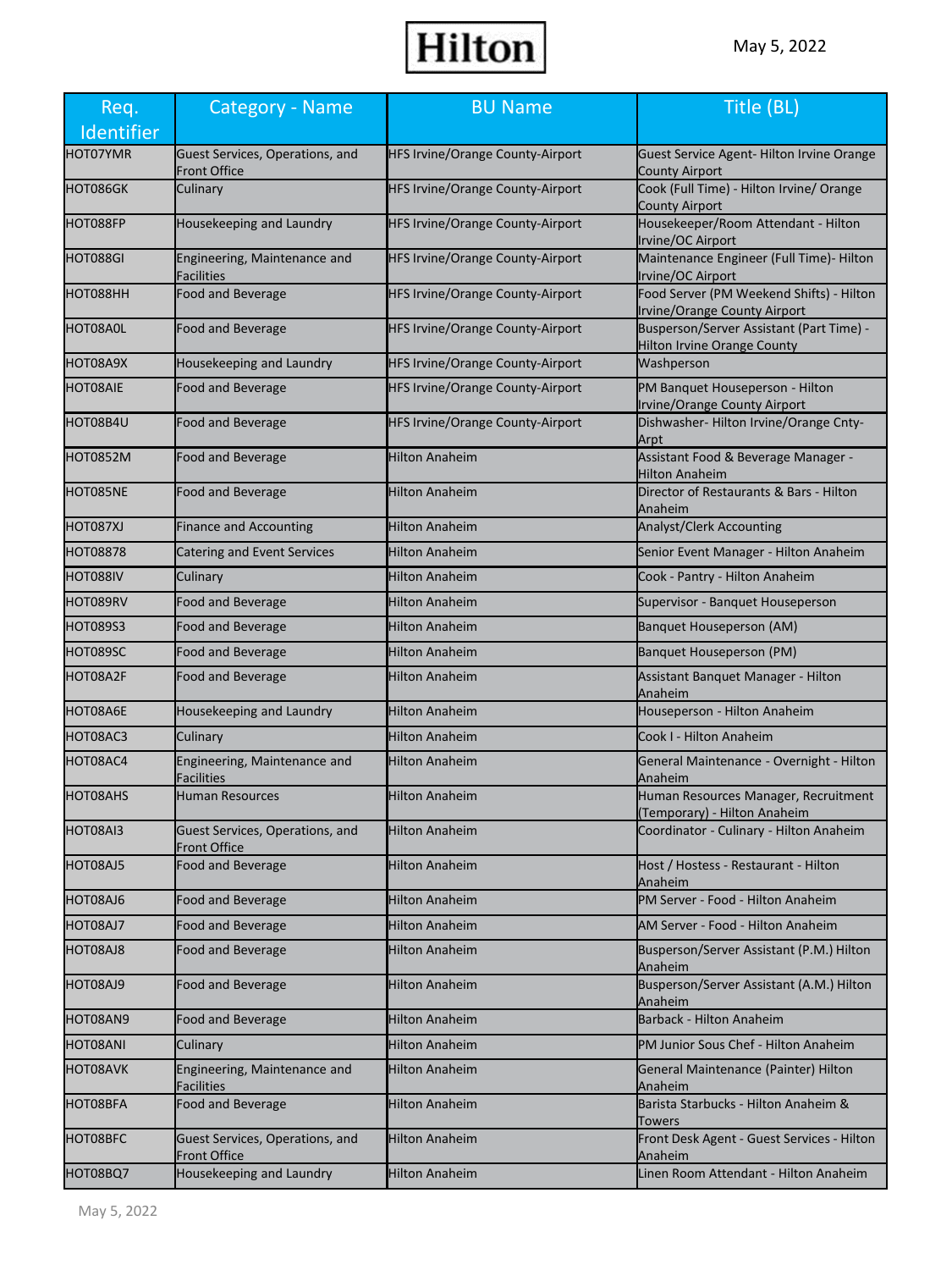| Req.<br>Identifier | <b>Category - Name</b>                                 | <b>BU Name</b>        | Title (BL)                                                         |
|--------------------|--------------------------------------------------------|-----------------------|--------------------------------------------------------------------|
| HOT08BQF           | Security and Loss Prevention                           | <b>Hilton Anaheim</b> | Security Officer - Overnight - Hilton<br>Anaheim                   |
| HOT08C3B           | Housekeeping and Laundry                               | <b>Hilton Anaheim</b> | Attendant - Room - Hilton Anaheim                                  |
| HOT08C3G           | Housekeeping and Laundry                               | <b>Hilton Anaheim</b> | Houseperson Nightcleaner                                           |
| HOT08C3W           | <b>Food and Beverage</b>                               | Hilton Anaheim        | Director of Hotel Operations - Hilton<br>Anaheim                   |
| HOT08C41           | Security and Loss Prevention                           | Hilton Anaheim        | Security Officer (Part Time) - Hilton<br>Anaheim                   |
| HOT08C8O           | <b>Food and Beverage</b>                               | <b>Hilton Anaheim</b> | Overnight Utility Steward/Dishwasher -<br><b>Hilton Anaheim</b>    |
| HOT08CAT           | <b>Food and Beverage</b>                               | Hilton Anaheim        | Utility Steward/Dishwasher - Hilton<br>Anaheim                     |
| HOT08CAW           | <b>Food and Beverage</b>                               | <b>Hilton Anaheim</b> | Steward Supervisor Overnight - Hilton<br>Anaheim                   |
| HOT08CAY           | <b>Food and Beverage</b>                               | Hilton Anaheim        | Cocktail Server - Mix Lounge - Hilton<br>Anaheim & Towers          |
| HOT08CAZ           | <b>Food and Beverage</b>                               | <b>Hilton Anaheim</b> | Bartender - Mix Lounge - Hilton Anaheim<br>& Towers                |
| HOT08CK4           | <b>Sales and Marketing</b>                             | Hilton Anaheim        | Sales Coordinator (Full-Time) - Hilton<br>Anaheim                  |
| HOT08CP6           | Guest Services, Operations, and<br>Front Office        | <b>Hilton Anaheim</b> | Front Office Manager - Hilton Anaheim                              |
| HOT08CPL           | Sales and Marketing                                    | <b>Hilton Anaheim</b> | Groups and Events Coordinator - Hilton<br>Anaheim                  |
| HOT08CPU           | <b>Food and Beverage</b>                               | Hilton Anaheim        | Busperson / Server Assistant - Mix Lounge<br><b>Hilton Anaheim</b> |
| HOT081BD           | <b>Food and Beverage</b>                               | <b>Hilton Beverly</b> | Steward/Dishwasher (Full-Time) - The<br><b>Beverly Hilton</b>      |
| HOT081UA           | Catering and Event Services                            | <b>Hilton Beverly</b> | Senior Event Manager - Beverly Hilton                              |
| HOT087X5           | <b>Food and Beverage</b>                               | <b>Hilton Beverly</b> | FT Cocktail Server (Lobby Bar) - The Beverly<br>Hilton             |
| <b>HOT0882Y</b>    | <b>Food and Beverage</b>                               | <b>Hilton Beverly</b> | FT Barback (Circa 55) - The Beverly Hilton                         |
| <b>HOT08885</b>    | Guest Services, Operations, and<br>Front Office        | <b>Hilton Beverly</b> | Valet Parking Cashier (Part Time) - The<br><b>Beverly Hilton</b>   |
| HOT088WJ           | Culinary                                               | <b>Hilton Beverly</b> | Pantry/Garde Manger Cook (Full Time) -<br>The Beverly Hilton       |
| <b>HOT0895J</b>    | Guest Services, Operations, and<br><b>Front Office</b> | <b>Hilton Beverly</b> | Valet Parking Attendant (Part Time) - The<br><b>Beverly Hilton</b> |
| HOT089TH           | <b>Call Center and Reservations</b>                    | <b>Hilton Beverly</b> | Group Rooms Coordinator (Full-Time) - The<br><b>Beverly Hilton</b> |
| HOT08AQF           | Food and Beverage                                      | <b>Hilton Beverly</b> | Mini Bar Attendant (Full Time) - The<br><b>Beverly Hilton</b>      |
| HOT08AXR           | Housekeeping and Laundry                               | <b>Hilton Beverly</b> | Lobby Attendant - Beverly Hilton                                   |
| HOT08AXV           | <b>Food and Beverage</b>                               | <b>Hilton Beverly</b> | Room Service Cashier (Full-Time) - The<br><b>Beverly Hilton</b>    |
| HOT08AXW           | Food and Beverage                                      | <b>Hilton Beverly</b> | Room Service Server (Full-Time) - The<br><b>Beverly Hilton</b>     |
| HOT08BX0           | Culinary                                               | <b>Hilton Beverly</b> | Banquet Chef - The Beverly Hilton                                  |
| <b>HOT08C36</b>    | <b>Food and Beverage</b>                               | <b>Hilton Beverly</b> | Director of Outlets - The Beverly Hilton                           |
| HOT08C4D           | Food and Beverage                                      | <b>Hilton Beverly</b> | FT Host/Hostess (Circa 55) - The Beverly<br>Hilton                 |
| HOT08CA7           | <b>Food and Beverage</b>                               | <b>Hilton Beverly</b> | FT Busperson (Circa 55) - The Beverly<br>Hilton                    |
| HOT08CYA           | Culinary                                               | <b>Hilton Beverly</b> | Banquet Cook - The Beverly Hilton                                  |
| HOT08CZB           | Guest Services, Operations, and<br><b>Front Office</b> | <b>Hilton Beverly</b> | Communications Operator (Full Time) - The<br><b>Beverly Hilton</b> |
| HOT08D05           | Finance and Accounting                                 | <b>Hilton Beverly</b> | Accounting Analyst (Full Time) - Payroll -<br>The Beverly Hilton   |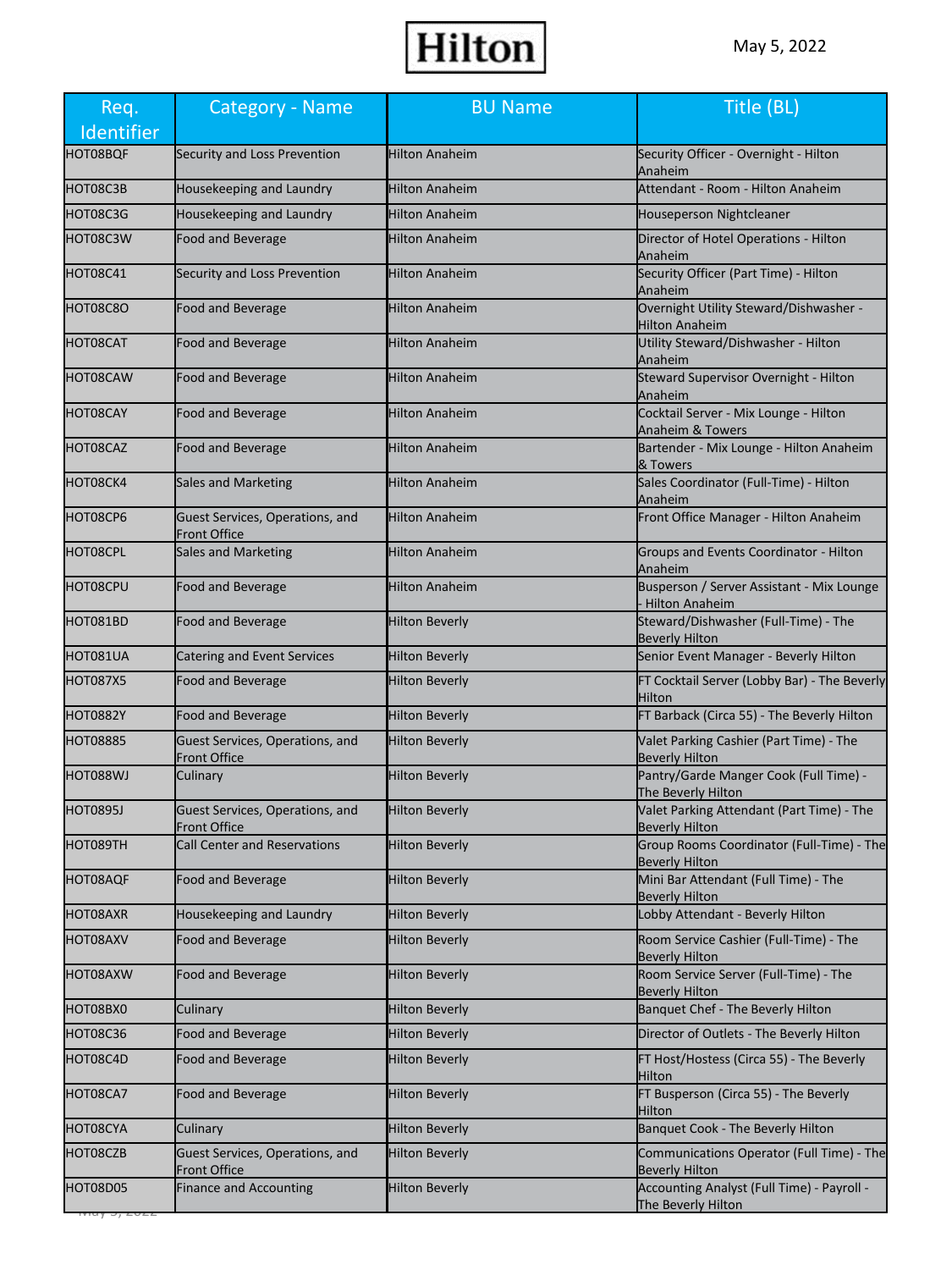| Req.<br>Identifier | <b>Category - Name</b>                                 | <b>BU Name</b>                      | Title (BL)                                                                             |
|--------------------|--------------------------------------------------------|-------------------------------------|----------------------------------------------------------------------------------------|
| HOT08DBO           | <b>Sales and Marketing</b>                             | <b>Hilton Beverly</b>               | Senior Sales Manager - The Beverly Hilton                                              |
| HOT085AB           | Guest Services, Operations, and<br><b>Front Office</b> | Hilton La Jolla Torrey Pines        | Part Time Overnight Guest Service<br>Agent/Night Audit-Hilton La Jolla Torrey<br>Pines |
| HOT085QZ           | Culinary                                               | Hilton La Jolla Torrey Pines        | Cook (Full Time) - Hilton La Jolla Torrey<br>Pines                                     |
| HOT085XS           | Guest Services, Operations, and<br>Front Office        | Hilton La Jolla Torrey Pines        | Guest Service Agent (Full Time) - Hilton La<br>Jolla Torrey Pines                      |
| HOT085XT           | Guest Services, Operations, and<br><b>Front Office</b> | Hilton La Jolla Torrey Pines        | Guest Service Agent (Part Time) - Hilton La<br>Jolla Torrey Pines                      |
| <b>HOT087G0</b>    | <b>Food and Beverage</b>                               | Hilton La Jolla Torrey Pines        | On-Call Banquet Server- Hilton La Jolla<br><b>Torrey Pines</b>                         |
| HOT087QY           | Guest Services, Operations, and<br>Front Office        | Hilton La Jolla Torrey Pines        | Front Office Supervisor (Full Time) - Hilton<br>La Jolla Torrey Pines                  |
| HOT088DY           | Food and Beverage                                      | Hilton La Jolla Torrey Pines        | Beverage Server (Full time) PM - Hilton La<br>Jolla Torrey Pines                       |
| HOT088JF           | <b>Food and Beverage</b>                               | Hilton La Jolla Torrey Pines        | Busperson / Server Assistant- Hilton La<br>Jolla Torrey Pines                          |
| HOT088JG           | <b>Food and Beverage</b>                               | Hilton La Jolla Torrey Pines        | Restaurant Server AM/PM FT ~ Hilton La<br>Jolla Torrey Pines                           |
| HOT08A95           | <b>Food and Beverage</b>                               | Hilton La Jolla Torrey Pines        | PT Banquet Houseperson - Hilton La Jolla<br><b>Torrey Pines</b>                        |
| HOT08AQP           | <b>Food and Beverage</b>                               | Hilton La Jolla Torrey Pines        | AM Barista (Full-Time) - Hilton La Jolla<br><b>Torrey Pines</b>                        |
| HOT08AR1           | Guest Services, Operations, and<br><b>Front Office</b> | Hilton La Jolla Torrey Pines        | Overnight Guest Service Agent/Night Audit<br>Hilton La Jolla Torrey Pines              |
| HOT08B2N           | <b>Human Resources</b>                                 | Hilton La Jolla Torrey Pines        | Human Resources Coordinator (Part-Time)<br>Hilton La Jolla Torrey Pines                |
| HOT08BGV           | Security and Loss Prevention                           | Hilton La Jolla Torrey Pines        | Security Manager - Hilton La Jolla Torrey<br>Pines                                     |
| HOT08BJH           | <b>Food and Beverage</b>                               | Hilton La Jolla Torrey Pines        | Bartender FT ~ Hilton La Jolla Torrey Pines                                            |
| HOT08BLK           | Food and Beverage                                      | Hilton La Jolla Torrey Pines        | AM Barista (Part-Time) - Hilton La Jolla<br><b>Torrey Pines</b>                        |
| HOT08BV4           | <b>Food and Beverage</b>                               | Hilton La Jolla Torrey Pines        | Bartender (Seasonal Full Time) ~ Hilton La<br>Jolla Torrey Pines                       |
| HOT08CB6           | <b>Food and Beverage</b>                               | Hilton La Jolla Torrey Pines        | Dishwasher (Full-Time, PM) - Hilton La Jolla<br><b>Torrey Pines</b>                    |
| HOT08CM5           | Food and Beverage                                      | Hilton La Jolla Torrey Pines        | AM Shift Restaurant Host/Hostess (Full<br>Time) - Hilton La Jolla Torrey Pines         |
| HOT08CP5           | <b>Food and Beverage</b>                               | Hilton La Jolla Torrey Pines        | Pool Food Server (Seasonal Full Time) ~<br>Hilton La Jolla Torrey Pines                |
| HOT08CSM           | Engineering, Maintenance and<br>Facilities             | Hilton La Jolla Torrey Pines        | General Maintenance Engineer - Hilton La<br>Jolla Torrey Pines                         |
| HOT08CTS           | Food and Beverage                                      | <b>Hilton La Jolla Torrey Pines</b> | Steward Supervisor - Hilton La Jolla Torrey<br>Pines                                   |
| HOT08D4L           | Culinary                                               | Hilton La Jolla Torrey Pines        | Banquet Cook (Full Time) - Hilton La Jolla<br><b>Torrey Pines</b>                      |
| HOT0896K           | Guest Services, Operations, and<br><b>Front Office</b> | <b>Hilton Los Angeles Airport</b>   | Valet Parking Attendant FT Evening-Hilton<br>Los Angeles Airport                       |
| HOT0898L           | Guest Services, Operations, and<br>Front Office        | <b>Hilton Los Angeles Airport</b>   | Valet Parking Attendant (On Call) - Hilton<br>Los Angeles Airport                      |
| HOT08A2M           | Security and Loss Prevention                           | <b>Hilton Los Angeles Airport</b>   | Security Officer (Overnight Full-Time) -<br><b>Hilton Los Angeles Airport</b>          |
| HOT08ABX           | Guest Services, Operations, and<br><b>Front Office</b> | <b>Hilton Los Angeles Airport</b>   | Communications Operator (Full Time) -<br><b>Hilton Los Angeles Airport</b>             |
| HOT08BG2           | Engineering, Maintenance and<br>Facilities             | <b>Hilton Los Angeles Airport</b>   | General Maintenance II, Full-Time, Hilton<br>Los Angeles Airport                       |
| HOT08BLV           | <b>Finance and Accounting</b>                          | <b>Hilton Los Angeles Airport</b>   | Accounts Receivable Clerk (Full-Time) -<br><b>Hilton Los Angeles Airport</b>           |
| HOT08C3L           | Culinary                                               | <b>Hilton Los Angeles Airport</b>   | Line Cook (Full Time) - Hilton Los Angeles<br>Airport                                  |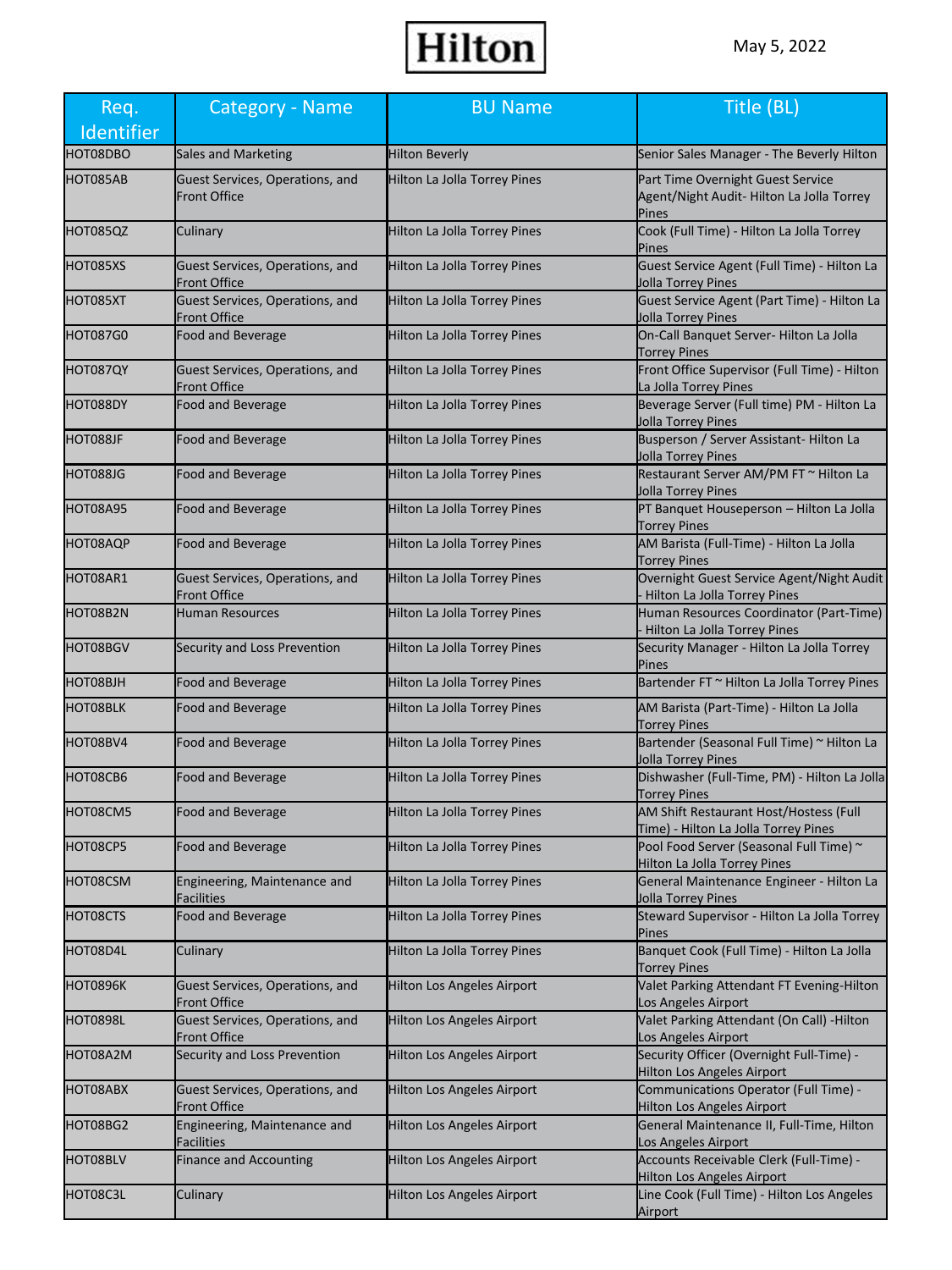| Req.            | Category - Name                                        | <b>BU Name</b>                    | Title (BL)                                                                     |
|-----------------|--------------------------------------------------------|-----------------------------------|--------------------------------------------------------------------------------|
| Identifier      |                                                        |                                   |                                                                                |
| HOT08CTR        | Culinary                                               | Hilton Los Angeles Airport        | Pastry Cook (Full Time) - Hilton Los Angeles<br>Airport                        |
| HOT08D56        | Food and Beverage                                      | <b>Hilton Los Angeles Airport</b> | Dishwasher (Full Time) - Hilton Los Angeles<br>Airport                         |
| HOT08D5K        | Guest Services, Operations, and<br>Front Office        | Hilton Los Angeles Airport        | Bellperson (Part Time)-Hilton Los Angeles<br>Airport                           |
| HOT08D5O        | Guest Services, Operations, and<br><b>Front Office</b> | Hilton Los Angeles Airport        | Overnight Communications Operator (Full<br>Time) - Hilton Los Angeles Airport  |
| HOT08CVL        | <b>Finance and Accounting</b>                          | <b>Hilton Oakland Airport</b>     | Director of Finance - Hilton Oakland<br>Airport                                |
| HOT08CZU        | Security and Loss Prevention                           | <b>Hilton Oakland Airport</b>     | Security Officer - Part Time- Hilton Oakland<br>Airport                        |
| HOT08D1A        | Guest Services, Operations, and<br><b>Front Office</b> | Hilton Oakland Airport            | Guest Service Agent - Hilton Oakland<br>Airport                                |
| HOT08D4R        | Food and Beverage                                      | <b>Hilton Oakland Airport</b>     | Director of Catering & Events - Hilton<br><b>Oakland Airport</b>               |
| HOT08D58        | Security and Loss Prevention                           | Hilton Oakland Airport            | Security Officer - Hilton Oakland Airport                                      |
| HOT07VU6        | Food and Beverage                                      | <b>Hilton San Diego Bayfront</b>  | Banquet Manager - Hilton San Diego<br><b>Bayfront</b>                          |
| HOT085CN        | Guest Services, Operations, and<br><b>Front Office</b> | Hilton San Diego Bayfront         | Guest Service Agent-Hilton San Diego<br>Bayfront                               |
| HOT08618        | Housekeeping and Laundry                               | <b>Hilton San Diego Bayfront</b>  | Director of Housekeeping - Hilton San<br>Diego Bayfront                        |
| <b>HOT086P3</b> | <b>Food and Beverage</b>                               | Hilton San Diego Bayfront         | F&B Utility/Busperson (Full-Time) - Hilton<br>San Diego Bayfront               |
| <b>HOT086Q1</b> | Food and Beverage                                      | Hilton San Diego Bayfront         | Odysea Server (Full Time) - Hilton San<br>Diego Bayfront                       |
| HOT087KE        | Food and Beverage                                      | Hilton San Diego Bayfront         | Food and Beverage Manager, Hudson &<br>Nash - Hilton San Diego Bayfront        |
| HOT087KJ        | Food and Beverage                                      | Hilton San Diego Bayfront         | Food and Beverage Supervisor (Full Time) -<br>Hilton San Diego Bayfront        |
| HOT087KM        | Food and Beverage                                      | <b>Hilton San Diego Bayfront</b>  | Utility Steward/Dishwasher (Full-Time) -<br>Hilton San Diego Bayfront          |
| HOT087WX        | Culinary                                               | Hilton San Diego Bayfront         | Banquet Chef - Hilton San Diego Bayfront                                       |
| <b>HOT088N3</b> | Culinary                                               | Hilton San Diego Bayfront         | Executive Sous Chef - Hilton San Diego<br><b>Bayfront</b>                      |
| <b>HOT088N7</b> | Engineering, Maintenance and<br>Facilities             | Hilton San Diego Bayfront         | Plant Mechanic - Hilton San Diego Bayfront                                     |
| HOT088NB        | Engineering, Maintenance and<br><b>Facilities</b>      | Hilton San Diego Bayfront         | Lead Mechanic - Hilton San Diego Bayfront                                      |
| HOT088NL        | Sales and Marketing                                    | <b>Hilton San Diego Bayfront</b>  | Senior Sales Event Manager - Hilton San<br>Diego Bayfront                      |
| <b>НОТ088ОН</b> | Guest Services, Operations, and<br>Front Office        | <b>Hilton San Diego Bayfront</b>  | Guest Experience Supervisor (Part Time) -<br>Hilton San Diego Bayfront         |
| HOT088ZA        | Food and Beverage                                      | <b>Hilton San Diego Bayfront</b>  | Barista (Full Time) - Hilton San Diego<br><b>Bayfront Starbucks</b>            |
| <b>HOT0892D</b> | Guest Services, Operations, and<br><b>Front Office</b> | <b>Hilton San Diego Bayfront</b>  | Pre-Arrival Coordinator (Full Time) - Hilton<br>San Diego Bayfront             |
| HOT08A5S        | Sales and Marketing                                    | Hilton San Diego Bayfront         | Affiliate Sales Manager - Hilton San Diego<br>Bayfront                         |
| HOT08AJT        | Food and Beverage                                      | <b>Hilton San Diego Bayfront</b>  | Hudson & Nash - Host / Hostess - Hilton<br>San Diego Bayfront                  |
| HOT08AJU        | Food and Beverage                                      | Hilton San Diego Bayfront         | Marketplace Attendant (Full Time) - The<br>Cannery                             |
| HOT08AJV        | Food and Beverage                                      | <b>Hilton San Diego Bayfront</b>  | Hudson & Nash - Server - Hilton San Diego<br>Bayfront                          |
| HOT08AV6        | Engineering, Maintenance and<br>Facilities             | Hilton San Diego Bayfront         | Shift Engineer - Hilton San Diego Bayfront                                     |
| HOT08AVB        | Engineering, Maintenance and<br>Facilities             | Hilton San Diego Bayfront         | Preventative Maintenance Technician<br>(Full-Time) - Hilton San Diego Bayfront |
| <b>HOT08B34</b> | <b>Catering and Event Services</b>                     | <b>Hilton San Diego Bayfront</b>  | Event Manager - Hilton San Diego Bayfront                                      |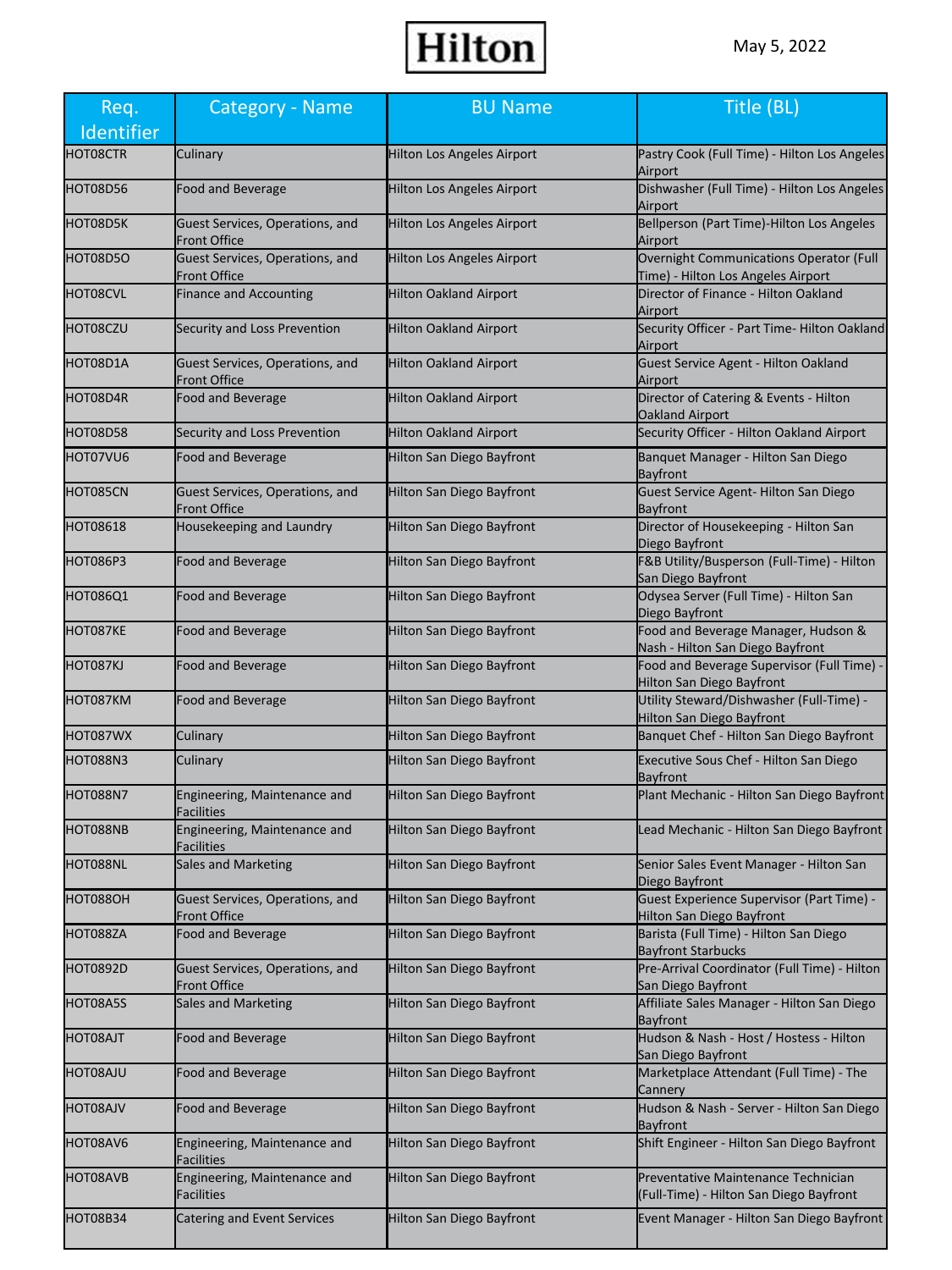| Req.<br>Identifier                | Category - Name                                 | <b>BU Name</b>                      | Title (BL)                                                                                |
|-----------------------------------|-------------------------------------------------|-------------------------------------|-------------------------------------------------------------------------------------------|
| HOT08B9O                          | Culinary                                        | Hilton San Diego Bayfront           | Banquets - Cook III - Hilton San Diego<br><b>Bayfront</b>                                 |
| HOT08B9Q                          | Culinary                                        | Hilton San Diego Bayfront           | Hudson & Nash - Cook III - Hilton San Diego<br><b>Bayfront</b>                            |
| HOT08B9R                          | Culinary                                        | <b>Hilton San Diego Bayfront</b>    | Hudson & Nash - Cook II - Hilton San Diego<br><b>Bayfront</b>                             |
| HOT08B9S                          | Culinary                                        | Hilton San Diego Bayfront           | Banquets Garde Manger - Cook II - Hilton<br>San Diego Bayfront                            |
| HOT08B9T                          | Culinary                                        | Hilton San Diego Bayfront           | Banquets Garde Manger - Cook I - Hilton<br>San Diego Bayfront                             |
| HOT08B9V                          | Culinary                                        | <b>Hilton San Diego Bayfront</b>    | Hudson & Nash - Cook I - Hilton San Diego<br><b>Bayfront</b>                              |
| HOT08BAP                          | Housekeeping and Laundry                        | Hilton San Diego Bayfront           | Room Attendant (Full-Time) - Hilton San<br>Diego Bayfront                                 |
| HOT08BAV                          | Administrative                                  | Hilton San Diego Bayfront           | Sales Coordinator- Commercial Services<br>Complex                                         |
| HOT08BRE                          | Guest Services, Operations, and<br>Front Office | Hilton San Diego Bayfront           | Bellperson (Full-Time) - Hilton San Diego<br>Bayfront                                     |
| HOT08CHQ                          | Spa, Golf, and Recreation                       | Hilton San Diego Bayfront           | Recreation & Pool Agent - Hilton San Diego<br>Bayfront                                    |
| HOT08CHU                          | Culinary                                        | Hilton San Diego Bayfront           | Pastry Cook (Full Time) - Hilton San Diego<br>Bayfront                                    |
| HOT08CK9                          | <b>Food and Beverage</b>                        | <b>Hilton San Diego Bayfront</b>    | Pool Club Server (Full Time) - Hilton San<br>Diego Bayfront                               |
| HOT08CKB                          | Food and Beverage                               | <b>Hilton San Diego Bayfront</b>    | Pool Club Bartender (Full Time) - Hilton<br>San Diego Bayfront                            |
| HOT08CKC                          | <b>Food and Beverage</b>                        | Hilton San Diego Bayfront           | Odysea Bartender (Full Time) - Hilton San<br>Diego Bayfront                               |
| HOT08DAW                          | Culinary                                        | Hilton San Diego Bayfront           | Pastry Cook (Full Time) - Hilton San Diego<br><b>Bayfront</b>                             |
| HOT084WY                          | <b>Food and Beverage</b>                        | Hilton San Francisco – Union Square | Banquet Manager - Hilton San Francisco -<br>Union Square                                  |
| HOT084WZ                          | <b>Food and Beverage</b>                        | Hilton San Francisco - Union Square | Senior Banquet Manager - Hilton San<br>Francisco - Union Square                           |
| HOT08ABQ                          | <b>Food and Beverage</b>                        | Hilton San Francisco - Union Square | Facilities Supervisor Houseperson - Hilton<br><b>SF Union Square</b>                      |
| HOT08ABS                          | Administrative                                  | Hilton San Francisco - Union Square | Banquet Executive Secretary - Hilton San<br><b>Francisco Union Square</b>                 |
| <b>HOT08AVW</b>                   | <b>Food and Beverage</b>                        | Hilton San Francisco - Union Square | Complex Senior Catering Sales Manager -<br>Hilton San Francisco Union Square & Parc<br>55 |
| HOT08AXQ                          | Security and Loss Prevention                    | Hilton San Francisco - Union Square | Security Officer - Hilton San Francisco<br>Union Square                                   |
| HOT08B2P                          | <b>Catering and Event Services</b>              | Hilton San Francisco - Union Square | Complex Event Services Manager - Hilton<br>San Francisco Union Square/Parc 55             |
| HOT08B3T                          | <b>Revenue Management</b>                       | Hilton San Francisco - Union Square | Director of Revenue Management - Hilton<br>San Francisco Union Square & Parc 55<br>Hotel  |
| HOT08B8M                          | <b>Revenue Management</b>                       | Hilton San Francisco - Union Square | Assistant Revenue Manager - Hilton Bay<br>Area Complex                                    |
| HOT08BG5                          | Guest Services, Operations, and<br>Front Office | Hilton San Francisco – Union Square | Front Office Manager - Hilton San<br><b>Francisco Union Square</b>                        |
| HOT08BQZ                          | <b>Food and Beverage</b>                        | Hilton San Francisco - Union Square | Assistant Executive Steward - Hilton San<br><b>Francisco Union Square</b>                 |
| HOT08C2S                          | <b>Food and Beverage</b>                        | Hilton San Francisco - Union Square | Food & Beverage Manager - Hilton San<br><b>Francisco Union Square</b>                     |
| HOT08CNB                          | Housekeeping and Laundry                        | Hilton San Francisco - Union Square | Assistant Director of Housekeeping - Hilton<br>San Francisco Union Square                 |
| <b>HOT087U7</b>                   | Culinary                                        | <b>Hilton San Jose</b>              | <b>Executive Chef - Hilton San Jose</b>                                                   |
| HOT08924<br>1viay <i>J, L</i> UZZ | <b>Catering and Event Services</b>              | <b>Hilton San Jose</b>              | Senior Catering Sales Manager - Signia by<br><b>Hilton San Jose Complex</b>               |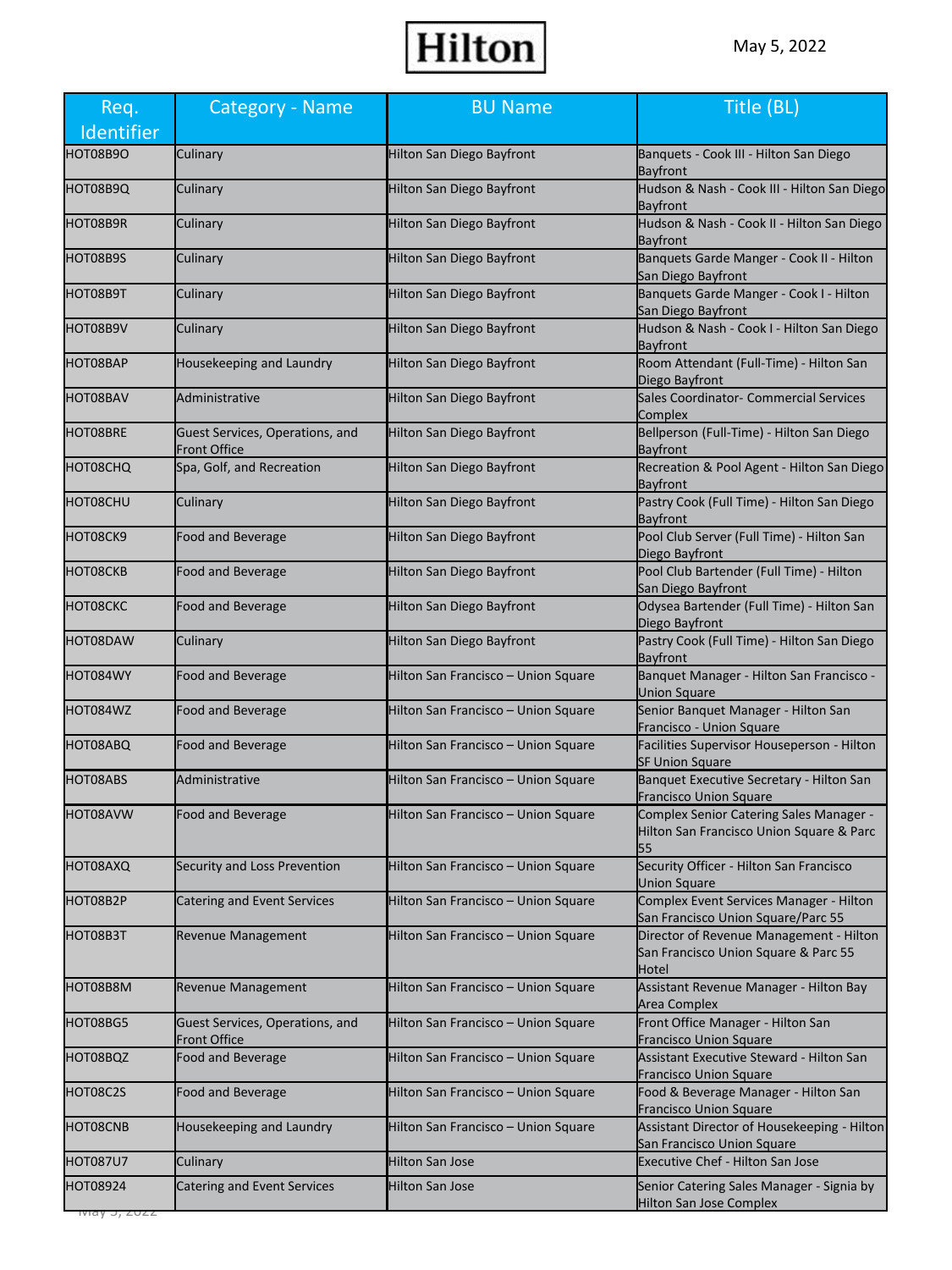| Req.<br>Identifier | Category - Name                                        | <b>BU Name</b>                                      | Title (BL)                                                                                                     |
|--------------------|--------------------------------------------------------|-----------------------------------------------------|----------------------------------------------------------------------------------------------------------------|
| HOT089SS           | <b>Sales and Marketing</b>                             | <b>Hilton San Jose</b>                              | Complex Director of Business Travel -<br>Signia by Hilton San Jose/Hilton San Jose                             |
| HOT08A6A           | Food and Beverage                                      | Hilton San Jose                                     | Restaurant General Manager - Hilton San<br>Jose                                                                |
| HOT08BRX           | <b>Sales and Marketing</b>                             | <b>Hilton San Jose</b>                              | Director of Sales - Signia by Hilton San Jose<br>and Hilton San Jose Complex                                   |
| HOT08BS1           | <b>Sales and Marketing</b>                             | <b>Hilton San Jose</b>                              | Senior Sales Manager - Hilton San Jose and<br>Signia by Hilton San Jose Complex                                |
| HOT08DFX           | <b>Catering and Event Services</b>                     | <b>Hilton San Jose</b>                              | Director of Events - Signia by Hilton San<br>Jose Complex                                                      |
| <b>HOT085T7</b>    | <b>Food and Beverage</b>                               | Hilton Santa Barbara Beachfront Resort              | Banquet Manager - Hilton Santa Barbara<br><b>Beachfront Resort</b>                                             |
| HOT0800N           | <b>Sales and Marketing</b>                             | Hotel del Coronado, Curio Collection by<br>Hilton   | Director of Membership - Hotel del<br>Coronado                                                                 |
| <b>HOT088U7</b>    | Sales and Marketing                                    | Hotel del Coronado, Curio Collection by<br>Hilton   | Executive Meeting Manager - Hotel del<br>Coronado                                                              |
| <b>HOT089IS</b>    | Food and Beverage                                      | Hotel del Coronado, Curio Collection by<br>Hilton   | Banquet Manager - Hotel del Coronado,<br>Curio Collection by Hilton                                            |
| HOT08AHX           | Sales and Marketing                                    | Hotel del Coronado, Curio Collection by<br>Hilton   | Director of Sales - Hotel Del Coronado                                                                         |
| HOT08B3G           | Food and Beverage                                      | Hotel del Coronado, Curio Collection by<br>Hilton   | Assistant Director of Banquets - Hotel del<br>Coronado                                                         |
| HOT08BE3           | Revenue Management                                     | Hotel del Coronado, Curio Collection by<br>Hilton   | <b>Assistant Director of Revenue</b><br>Management (Group) - Hotel del<br>Coronado, Curio Collection by Hilton |
| <b>HOT08BLI</b>    | <b>Food and Beverage</b>                               | Hotel del Coronado, Curio Collection by<br>Hilton   | Restaurant General Manager (Sheerwater)<br><b>Hotel Del Coronado</b>                                           |
| HOT08BLL           | Food and Beverage                                      | Hotel del Coronado, Curio Collection by<br>Hilton   | Food & Beverage Manager - Hotel del<br>Coronado                                                                |
| HOT08C44           | Sales and Marketing                                    | Hotel del Coronado, Curio Collection by<br>Hilton   | Commercial Director - Hotel del Coronado                                                                       |
| HOT088HA           | Guest Services, Operations, and<br><b>Front Office</b> | Parc 55 - a Hilton hotel                            | Overnight Manager - Parc 55 Hotel                                                                              |
| HOT08B2Z           | Security and Loss Prevention                           | Parc 55 - a Hilton hotel                            | Security Officer - Parc 55 Hotel - San<br>Francisco                                                            |
| HOT08B31           | Security and Loss Prevention                           | Parc 55 - a Hilton hotel                            | Security Supervisor (PM Shifts) - Parc 55<br>Hotel - San Francisco                                             |
| HOT08D7R           | Food and Beverage                                      | Parc 55 - a Hilton hotel                            | Assistant Director Food and Beverage -<br>Parc 55 Hotel San Francisco by Hilton                                |
| HOT080R0           | <b>Catering and Event Services</b>                     | Signia By Hilton San Jose                           | Complex Director of Catering - Signia by<br>Hilton San Jose and Hilton San Jose                                |
| HOT0864Z           | Culinary                                               | Signia By Hilton San Jose                           | Banquet Chef - Signia by Hilton San Jose                                                                       |
| <b>HOT087R5</b>    | Engineering, Maintenance and<br>Facilities             | Signia By Hilton San Jose                           | Director of Engineering/Property<br>Operations - Signia by Hilton San Jose                                     |
| HOT08A6F           | Engineering, Maintenance and<br>Facilities             | The Juniper - a Curio Collection Hotel by<br>Hilton | Utility Engineer - The Juniper Hotel                                                                           |
| HOT08A6H           | <b>Food and Beverage</b>                               | The Juniper - a Curio Collection Hotel by<br>Hilton | Food & Beverage Supervisor (Full-Time) -<br>Juniper Hotel Cupertino                                            |
| HOT08ABO           | Culinary                                               | The Juniper - a Curio Collection Hotel by<br>Hilton | Cook - The Juniper - a Curio Collection<br>Hotel by Hilton                                                     |
| HOT08BDT           | <b>Food and Beverage</b>                               | The Juniper - a Curio Collection Hotel by<br>Hilton | Server (Part-Time) - The Juniper by Hilton -<br>Cupertino, CA                                                  |
| <b>HOT080I4</b>    | <b>Sales and Marketing</b>                             | <b>Waldorf Astoria Beverly Hills</b>                | Director of Luxury Consortia - Waldorf<br>Astoria Beverly Hills                                                |
| HOT080SB           | <b>Food and Beverage</b>                               | <b>Waldorf Astoria Beverly Hills</b>                | Director of Beverage - Waldorf Astoria<br><b>Beverly Hills</b>                                                 |
| HOT082CG           | Sales and Marketing                                    | <b>Waldorf Astoria Beverly Hills</b>                | Senior Marketing Manager - Waldorf<br>Astoria Beverly Hills                                                    |
| HOT086VB           | Food and Beverage                                      | Waldorf Astoria Beverly Hills                       | FT Sommelier (Jean-Georges Beverly Hills) -<br><b>Waldorf Astoria Beverly Hills</b>                            |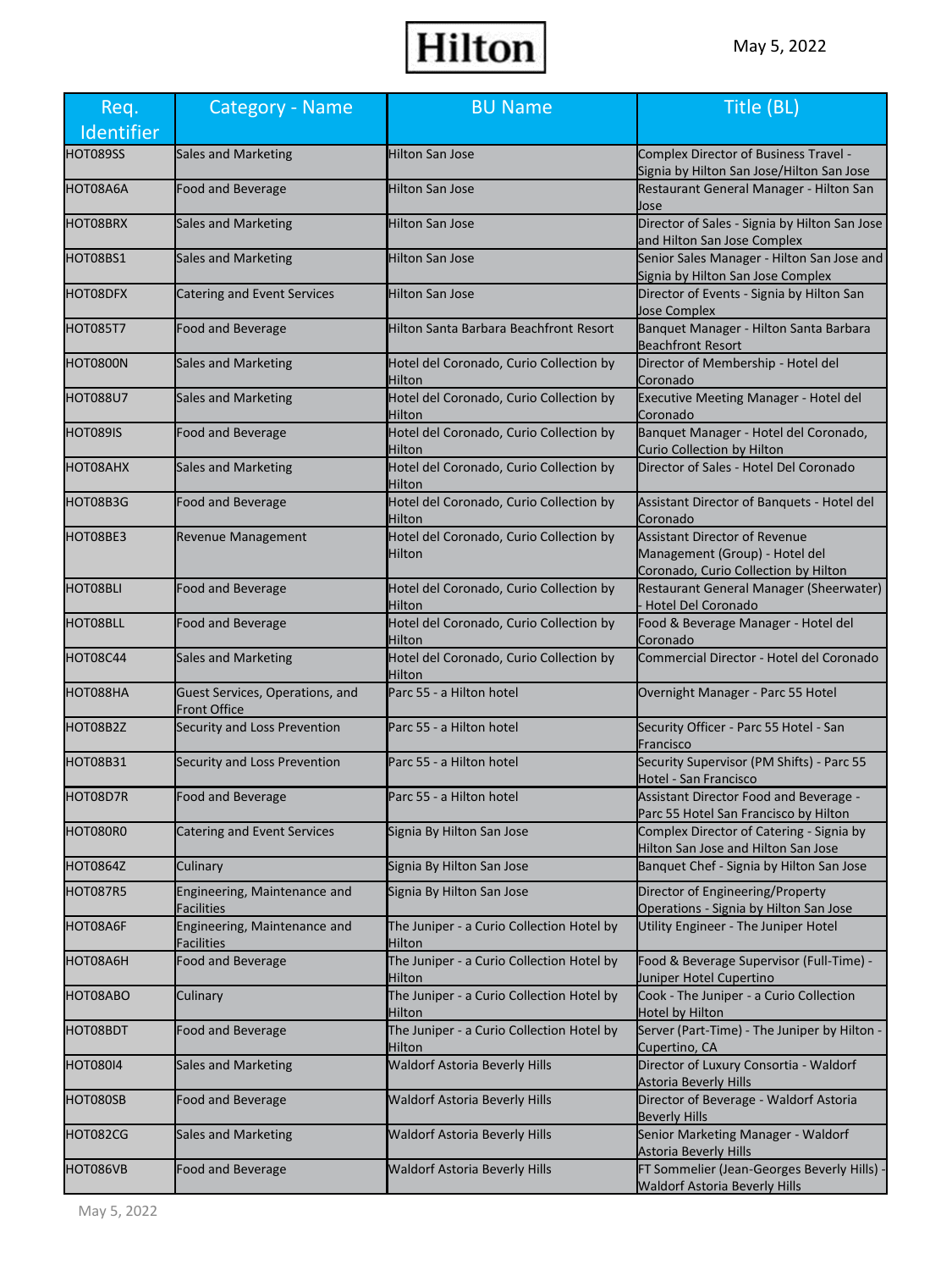| Req.<br>Identifier | Category - Name                            | <b>BU Name</b>                                 | Title (BL)                                                                                                 |
|--------------------|--------------------------------------------|------------------------------------------------|------------------------------------------------------------------------------------------------------------|
| HOT087FZ           | Food and Beverage                          | <b>Waldorf Astoria Beverly Hills</b>           | Food & Beverage Manager - Waldorf<br>Astoria Beverly Hills                                                 |
| <b>HOT08823</b>    | Culinary                                   | <b>Waldorf Astoria Beverly Hills</b>           | Executive Pastry Chef - Waldorf Astoria<br><b>Beverly Hills</b>                                            |
| HOT088B5           | <b>Food and Beverage</b>                   | <b>Waldorf Astoria Beverly Hills</b>           | Steward/Dishwasher (Main Kitchen) -<br><b>Waldorf Astoria Beverly Hills</b>                                |
| <b>HOT088B8</b>    | Food and Beverage                          | <b>Waldorf Astoria Beverly Hills</b>           | Steward/Dishwasher - Jean-Georges<br><b>Beverly Hills</b>                                                  |
| HOT088BB           | Food and Beverage                          | <b>Waldorf Astoria Beverly Hills</b>           | Steward (Employee Dining Room) -<br><b>Waldorf Astoria Beverly Hills</b>                                   |
| HOT08AA0           | Culinary                                   | <b>Waldorf Astoria Beverly Hills</b>           | Cook - Rooftop by JG - Waldorf Astoria<br><b>Beverly Hills</b>                                             |
| HOT08AGY           | <b>Food and Beverage</b>                   | Waldorf Astoria Beverly Hills                  | FT Server Assistant (Rooftop) - Waldorf<br>Astoria Beverly Hills                                           |
| HOT08APA           | Engineering, Maintenance and<br>Facilities | <b>Waldorf Astoria Beverly Hills</b>           | Director of Property<br>Operations/Engineering - Waldorf Astoria<br><b>Beverly Hills</b>                   |
| HOT08B8U           | Culinary                                   | <b>Waldorf Astoria Beverly Hills</b>           | Banquet Cook (On Call) - Waldorf Astoria<br><b>Beverly Hills</b>                                           |
| HOT08BCL           | <b>Sales and Marketing</b>                 | <b>Waldorf Astoria Beverly Hills</b>           | Senior Event Manager - Waldorf Astoria<br><b>Beverly Hills</b>                                             |
| HOT08BJM           | Food and Beverage                          | <b>Waldorf Astoria Beverly Hills</b>           | Assistant In-Room Dining Manager -<br>Waldorf Astoria Beverly Hills                                        |
| HOT08BK0           | Food and Beverage                          | <b>Waldorf Astoria Beverly Hills</b>           | FT Server Assistant (Jean Georges) -<br><b>Waldorf Astoria Beverly Hills</b>                               |
| HOT08BK1           | Spa, Golf, and Recreation                  | <b>Waldorf Astoria Beverly Hills</b>           | Rooftop Pool Concierge (Full Time) -<br><b>Waldorf Astoria Beverly Hills</b>                               |
| <b>HOT08BKI</b>    | Food and Beverage                          | <b>Waldorf Astoria Beverly Hills</b>           | FT Bar Server (Lobby lounge) - Waldorf<br><b>Astoria Beverly Hills</b>                                     |
| <b>HOTO8BKK</b>    | Food and Beverage                          | <b>Waldorf Astoria Beverly Hills</b>           | Barback- Lobby Lounge - Waldorf Astoria<br><b>Beverly Hills</b>                                            |
| HOT08BPF           | Security and Loss Prevention               | <b>Waldorf Astoria Beverly Hills</b>           | Security Officer FT- Overnight- Waldorf<br><b>Astoria Beverly Hills</b>                                    |
| HOT08CI5           | Housekeeping and Laundry                   | Waldorf Astoria Beverly Hills                  | Floor Care Specialist - Waldorf Astoria<br><b>Beverly Hills</b>                                            |
| HOT08CUL           | Food and Beverage                          | <b>Waldorf Astoria Beverly Hills</b>           | Restaurant General Manager - Jean-<br>Georges at Waldorf Astoria Beverly Hills                             |
| HOT08CZO           | Housekeeping and Laundry                   | <b>Waldorf Astoria Beverly Hills</b>           | Assistant Housekeeping Manager -<br><b>Waldorf Astoria Beverly Hills</b>                                   |
| HOT08D1Z           | Food and Beverage                          | <b>Waldorf Astoria Beverly Hills</b>           | Assistant Director of Food and Beverage -<br>Waldorf Astoria Beverly Hills                                 |
| <b>HOT08D65</b>    | Spa, Golf, and Recreation                  | <b>Waldorf Astoria Beverly Hills</b>           | Spa Supervisor- Waldorf Astoria Beverly<br><b>Hills</b>                                                    |
| HOT07ZK3           | Food and Beverage                          | Waldorf Astoria Monarch Beach Resort &<br>Club | Director of Banquet Operations - Waldorf<br>Astoria Monarch Beach Resort & Club                            |
| HOT084LA           | Food and Beverage                          | Waldorf Astoria Monarch Beach Resort &<br>Club | Host / Hostess - Part Time Seasonal - Aveo<br>Table + Bar - Waldorf Astoria Monarch<br><b>Beach Resort</b> |
| HOT084LC           | <b>Food and Beverage</b>                   | Waldorf Astoria Monarch Beach Resort &<br>Club | Host / Hostess - Full Time Seasonal - Aveo<br>Table + Bar - Waldorf Astoria Monarch<br><b>Beach Resort</b> |
| HOT085GU           | Food and Beverage                          | Waldorf Astoria Monarch Beach Resort &<br>Club | Host / Hostess (Part Time Seasonal) Club<br>19 - Waldorf Astoria Monarch Beach<br>Resort                   |
| <b>HOT0863H</b>    | Food and Beverage                          | Waldorf Astoria Monarch Beach Resort &<br>Club | Assistant Director of Food and Beverage -<br>Waldorf Astoria Monarch Beach Resort &<br><b>Club</b>         |
| HOT086CA           | <b>Sales and Marketing</b>                 | Waldorf Astoria Monarch Beach Resort &<br>Club | Sales Manager - Waldorf Astoria Monarch<br><b>Beach Resort</b>                                             |
| HOT087EG           | Food and Beverage                          | Waldorf Astoria Monarch Beach Resort &<br>Club | Server (Part-Time Seasonal) - Monarch Bay<br>Beach Club                                                    |
| HOT087EH           | Food and Beverage                          | Waldorf Astoria Monarch Beach Resort &<br>Club | Server Assistant (Part-Time Seasonal) -<br>Monarch Bay Beach Club                                          |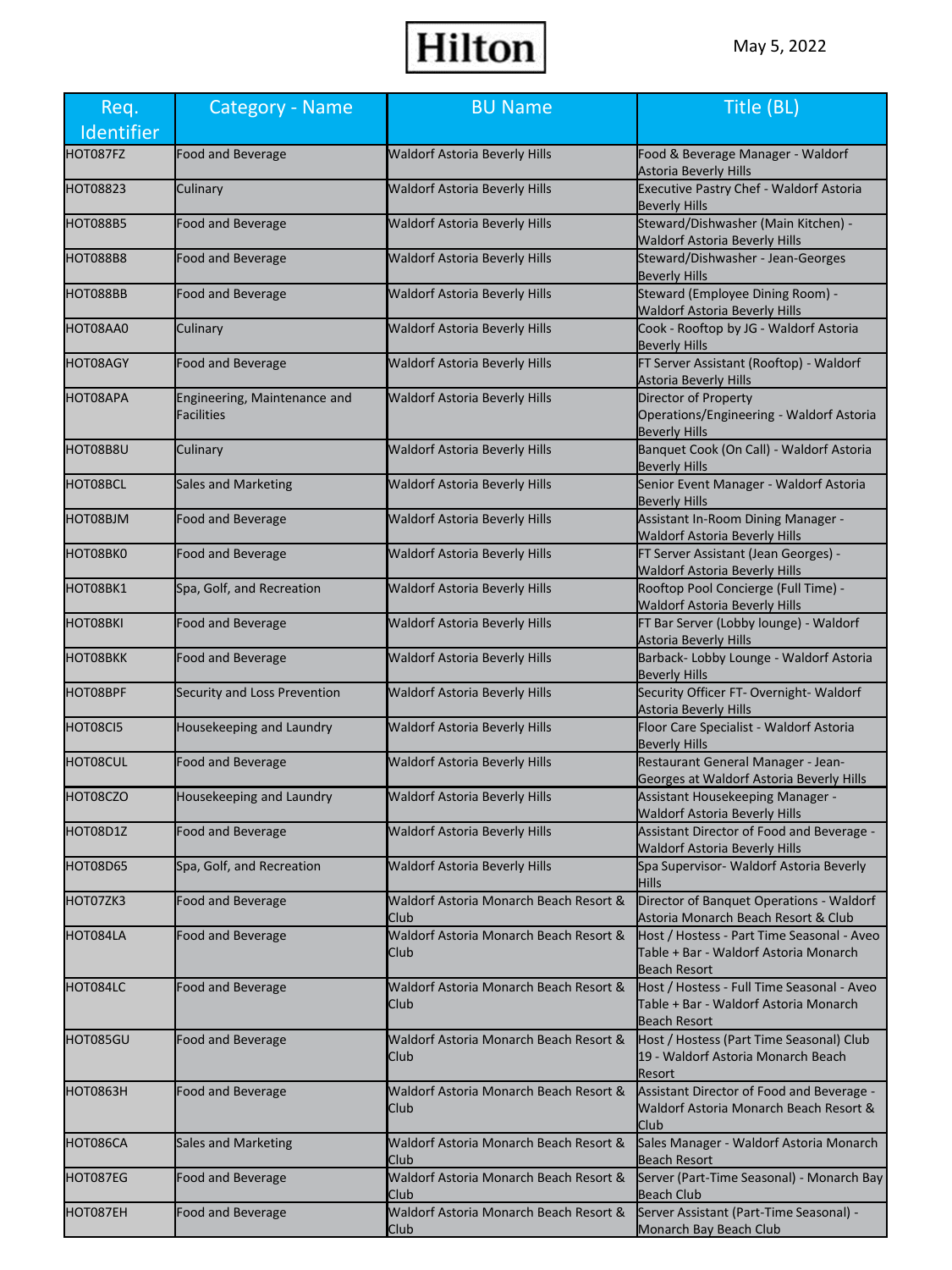| Req.<br>Identifier | <b>Category - Name</b>              | <b>BU Name</b>                                        | Title (BL)                                                                                              |
|--------------------|-------------------------------------|-------------------------------------------------------|---------------------------------------------------------------------------------------------------------|
| HOT087EI           | <b>Food and Beverage</b>            | Waldorf Astoria Monarch Beach Resort &<br>Club        | Food Runner (Part-Time Seasonal) -<br>Monarch Bay Beach Club                                            |
| HOT087EN           | <b>Food and Beverage</b>            | Waldorf Astoria Monarch Beach Resort &<br>Club        | Host/Hostess (Part-Time Seasonal) -<br>Monarch Bay Beach Club                                           |
| HOT087P1           | <b>Food and Beverage</b>            | Waldorf Astoria Monarch Beach Resort &<br>Club        | Bartender (Full Time) - Monarch Bay Beach<br><b>Club</b>                                                |
| <b>HOT08830</b>    | Security and Loss Prevention        | Waldorf Astoria Monarch Beach Resort &<br>Club        | Loss Prevention Officer (Full Time) -<br>Waldorf Astoria Monarch Beach Resort &<br><b>Club</b>          |
| HOT089ES           | <b>Food and Beverage</b>            | Waldorf Astoria Monarch Beach Resort &<br>Club        | Host/Hostess (Full Time) - Waldorf Astoria<br>Monarch Bay Beach Club                                    |
| HOT089ET           | Food and Beverage                   | Waldorf Astoria Monarch Beach Resort &<br>Club        | Host / Hostess (Part Time) - Waldorf<br>Astoria Monarch Bay Beach Club                                  |
| HOT089R0           | Food and Beverage                   | Waldorf Astoria Monarch Beach Resort &<br>Club        | Server (Part Time) Aveo Restaurant -<br><b>Waldorf Astoria Monarch Beach</b>                            |
| HOT089RX           | Food and Beverage                   | Waldorf Astoria Monarch Beach Resort &<br>Club        | Server - Full Time Seasonal - 33N Lobby<br>Lounge - Waldorf Astoria Monarch Beach<br>Resort             |
| HOT089RZ           | <b>Food and Beverage</b>            | Waldorf Astoria Monarch Beach Resort &<br>Club        | Server - Part Time Seasonal - 33N Lobby<br>Lounge - Waldorf Astoria Monarch Beach<br>Resort             |
| HOT08A48           | Food and Beverage                   | Waldorf Astoria Monarch Beach Resort &<br>Club        | Server (Part Time) - Bourbon Steak -<br><b>Waldorf Astoria Monarch Beach</b>                            |
| HOT08A92           | Food and Beverage                   | Waldorf Astoria Monarch Beach Resort &<br>Club        | Barback (Part Time) - 33N Lounge -<br>Waldorf Astoria Monarch Beach                                     |
| HOT08AAH           | Food and Beverage                   | Waldorf Astoria Monarch Beach Resort &<br><b>Club</b> | Bartender - Full Time Seasonal - 33N Lobby<br>Lounge - Waldorf Astoria Monarch Beach<br>Resort          |
| HOT08AC2           | <b>Food and Beverage</b>            | Waldorf Astoria Monarch Beach Resort &<br>Club        | 33N Bartender - Part Time - Waldorf<br>Astoria Monarch Beach Resort & Club                              |
| HOT08AC6           | Food and Beverage                   | Waldorf Astoria Monarch Beach Resort &<br>Club        | Food Runner - Full Time Seasonal - 33N<br>Lobby Lounge - Waldorf Astoria Monarch<br><b>Beach Resort</b> |
| HOT08AC7           | <b>Food and Beverage</b>            | Waldorf Astoria Monarch Beach Resort &<br>Club        | Food Runner - Part Time Seasonal - 33N<br>Lobby Lounge - Waldorf Astoria Monarch<br><b>Beach Resort</b> |
| HOT08AI2           | Security and Loss Prevention        | Waldorf Astoria Monarch Beach Resort &<br>Club        | Security Officer (Part Time) - Waldorf<br>Astoria Monarch Beach Resort                                  |
| HOT08ANW           | Food and Beverage                   | Waldorf Astoria Monarch Beach Resort &<br>Club        | Server Assistant (Part Time) - Aveo                                                                     |
| HOT08AOI           | <b>Food and Beverage</b>            | Waldorf Astoria Monarch Beach Resort &<br>Club        | Host/Hostess (Full Time) - Bourbon Steak<br>Restaurant - Waldorf Astoria Monarch<br>Beach               |
| HOT08AOL           | <b>Call Center and Reservations</b> | Waldorf Astoria Monarch Beach Resort &<br>Club        | Reservations Sales Specialist (Full Time) -<br><b>Waldorf Astoria Monarch Beach</b>                     |
| HOT08AOM           | <b>Food and Beverage</b>            | Waldorf Astoria Monarch Beach Resort &<br>Club        | Server (Part Time) - 33N Lounge - Waldorf<br>Astoria Monarch Beach                                      |
| HOT08AQ1           | <b>Food and Beverage</b>            | Waldorf Astoria Monarch Beach Resort &<br>Club        | Food Runner - Part Time - Aveo Restaurant                                                               |
| HOT08ASK           | Food and Beverage                   | Waldorf Astoria Monarch Beach Resort &<br>Club        | Server Assistant (Part Time Seasonal) Club<br>19 - Waldorf Astoria Monarch Beach<br>Resort              |
| HOT08AVJ           | Culinary                            | Waldorf Astoria Monarch Beach Resort &<br>Club        | Cook I - Full Time - Cafeteria Kitchen                                                                  |
| HOT08AWY           | <b>Human Resources</b>              | Waldorf Astoria Monarch Beach Resort &<br>Club        | Human Resources Administrative Assistant<br>Waldorf Astoria Monarch Beach Resort                        |
| HOT08B22           | Food and Beverage                   | Waldorf Astoria Monarch Beach Resort &<br>Club        | Bartender (Full Time) Club 19 - Waldorf<br>Astoria Monarch Beach                                        |
| HOT08B2C           | Spa, Golf, and Recreation           | Waldorf Astoria Monarch Beach Resort &<br>Club        | Hair Stylist - Full Time - Waldorf Astoria<br>Monarch Beach Resort                                      |
| HOT08B44           | Culinary                            | Waldorf Astoria Monarch Beach Resort &<br>Club        | Cook I - Overnight, Full Time - Waldorf<br>Astoria Monarch Beach Resort                                 |
| HOT08BB1           | Culinary                            | Waldorf Astoria Monarch Beach Resort &<br>Club        | Cook I (Full Time) - Sombra Pool - Waldorf<br>Astoria Monarch Beach Resort                              |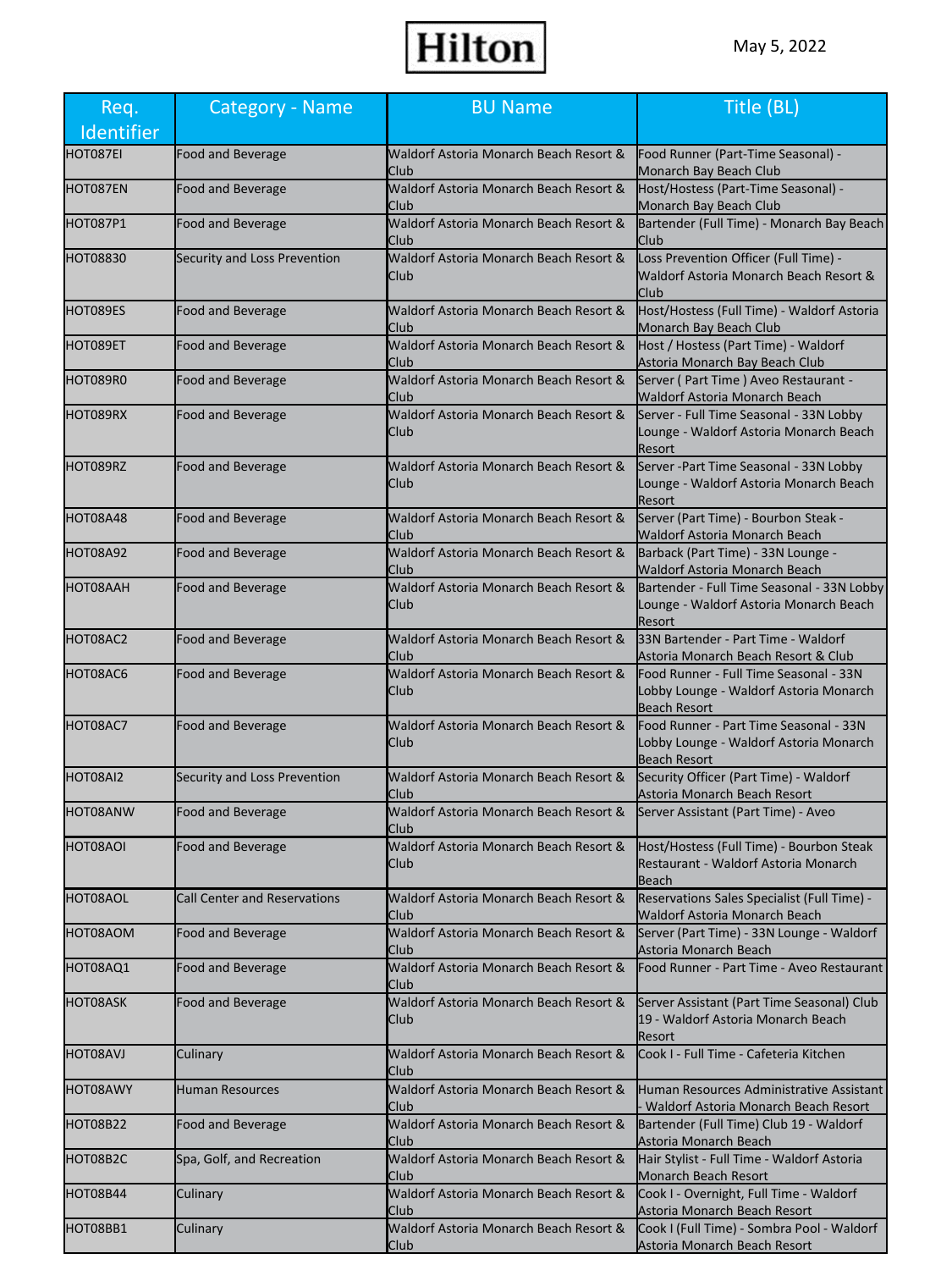| Req.<br>Identifier | Category - Name               | <b>BU Name</b>                                 | Title (BL)                                                                                                |
|--------------------|-------------------------------|------------------------------------------------|-----------------------------------------------------------------------------------------------------------|
| HOT08BDJ           | <b>Food and Beverage</b>      | Waldorf Astoria Monarch Beach Resort &<br>Club | Server (Full-Time Seasonal) Club 19 -<br>Waldorf Astoria Monarch Beach Resort                             |
| HOT08BES           | Culinary                      | Waldorf Astoria Monarch Beach Resort &<br>Club | Cook II - Full Time - Aveo Kitchen - Waldorf<br>Astoria Monarch Beach                                     |
| HOT08BET           | Culinary                      | Waldorf Astoria Monarch Beach Resort &<br>Club | Cook II - Full Time - Bourbon Steak Kitchen                                                               |
| HOT08BEV           | Culinary                      | Waldorf Astoria Monarch Beach Resort &<br>Club | Cook II (Full Time Seasonal) Aveo Table +<br>Bar - Waldorf Astoria Monarch Beach<br>Resort                |
| HOT08BEY           | Culinary                      | Waldorf Astoria Monarch Beach Resort &<br>Club | Cook II - Full Time Seasonal - Sombra Pool -<br>Waldorf Astoria Monarch Beach Resort                      |
| HOT08BEZ           | Spa, Golf, and Recreation     | Waldorf Astoria Monarch Beach Resort &<br>Club | Massage Therapist (Part Time) - Waldorf<br>Astoria Monarch Beach                                          |
| HOT08BF5           | Culinary                      | Waldorf Astoria Monarch Beach Resort &<br>Club | Cook III (Full Time Seasonal) Aveo Table +<br>Bar - Waldorf Astoria Monarch Beach<br>Resort               |
| HOT08BJN           | Culinary                      | Waldorf Astoria Monarch Beach Resort &<br>Club | Cook II (Full Time) - Banquet Kitchen -<br>Waldorf Astoria Monarch Beach                                  |
| HOT08BJQ           | Culinary                      | Waldorf Astoria Monarch Beach Resort &<br>Club | Cook II - Monarch Bay Beach Club (Full<br>Time/Seasonal) - Waldorf Astoria Monarch<br><b>Beach Resort</b> |
| HOT08BJT           | Culinary                      | Waldorf Astoria Monarch Beach Resort &<br>Club | Cook I (Full Time) - Aveo Table + Bar -<br>Waldorf Astoria Monarch Beach Resort                           |
| HOT08BJV           | Culinary                      | Waldorf Astoria Monarch Beach Resort &<br>Club | Cook II - Club 19 (Full Time/Seasonal) -<br>Waldorf Astoria Monarch Beach Resort                          |
| HOT08BK4           | Food and Beverage             | Waldorf Astoria Monarch Beach Resort &<br>Club | Server (Full Time) - Monarch Bay Beach<br>Club                                                            |
| HOT08BS4           | Food and Beverage             | Waldorf Astoria Monarch Beach Resort &<br>Club | Mini-Bar Attendant (Part Time) - Waldorf<br>Astoria Monarch Beach                                         |
| HOT08BXV           | Food and Beverage             | Waldorf Astoria Monarch Beach Resort &<br>Club | Server - Seasonal Full Time - Sombra                                                                      |
| HOT08C5E           | Spa, Golf, and Recreation     | Waldorf Astoria Monarch Beach Resort &<br>Club | Seasonal Pool Supervisor - Full Time -<br>Sombra                                                          |
| HOT08C8K           | <b>Food and Beverage</b>      | Waldorf Astoria Monarch Beach Resort &<br>Club | Banquet Manager - Waldorf Astoria<br><b>Monarch Beach Resort</b>                                          |
| HOT08C9S           | <b>Food and Beverage</b>      | Waldorf Astoria Monarch Beach Resort &<br>Club | Steward/Dishwasher (Full Time) - Waldorf<br>Astoria Monarch Beach                                         |
| HOT08C9Y           | <b>Finance and Accounting</b> | Waldorf Astoria Monarch Beach Resort &<br>Club | Night Auditor (Full Time) - Waldorf Astoria<br>Monarch Beach Resort                                       |
| HOT08CA0           | Culinary                      | Waldorf Astoria Monarch Beach Resort &<br>Club | Pastry Cook IV - Full Time - Waldorf Astoria<br>Monarch Beach Resort                                      |
| HOT08CBE           | Food and Beverage             | Waldorf Astoria Monarch Beach Resort &<br>Club | Host/Hostess (Part Time) - Bourbon Steak -<br>Waldorf Astoria Monarch Beach                               |
| HOT08CH5           | Food and Beverage             | Waldorf Astoria Monarch Beach Resort &<br>Club | Food Runner - Part Time Seasonal - Aveo<br>Table + Bar - Waldorf Astoria Monarch<br><b>Beach Resort</b>   |
| НОТ08СН6           | <b>Food and Beverage</b>      | Waldorf Astoria Monarch Beach Resort &<br>Club | Server - Full Time Seasonal - Aveo Table +<br>Bar - Waldorf Astoria Monarch Beach<br>Resort               |
| HOT08CH7           | Food and Beverage             | Waldorf Astoria Monarch Beach Resort &<br>Club | Food Runner - Full Time Seasonal - Aveo<br>Table + Bar - Waldorf Astoria Monarch<br><b>Beach Resort</b>   |
| HOT08CH9           | <b>Food and Beverage</b>      | Waldorf Astoria Monarch Beach Resort &<br>Club | Bartender - Part Time Seasonal - Aveo<br>Table + Bar - Waldorf Astoria Monarch<br><b>Beach Resort</b>     |
| HOT08CHA           | <b>Food and Beverage</b>      | Waldorf Astoria Monarch Beach Resort &<br>Club | Server - Part Time Seasonal - Aveo Table +<br>Bar - Waldorf Astoria Monarch Beach<br>Resort               |
| HOT08CHD           | Food and Beverage             | Waldorf Astoria Monarch Beach Resort &<br>Club | Aveo Seasonal Server Assistant - Part Time<br>- Aveo Restaurant                                           |
| HOT08D0V           | Spa, Golf, and Recreation     | Waldorf Astoria Monarch Beach Resort &<br>Club | Esthetician - Part Time - Spa                                                                             |
| HOT08D1F           | <b>Finance and Accounting</b> | Waldorf Astoria Monarch Beach Resort &<br>Club | Night Auditor - Part Time - Waldorf Astoria<br>Monarch Beach Resort                                       |